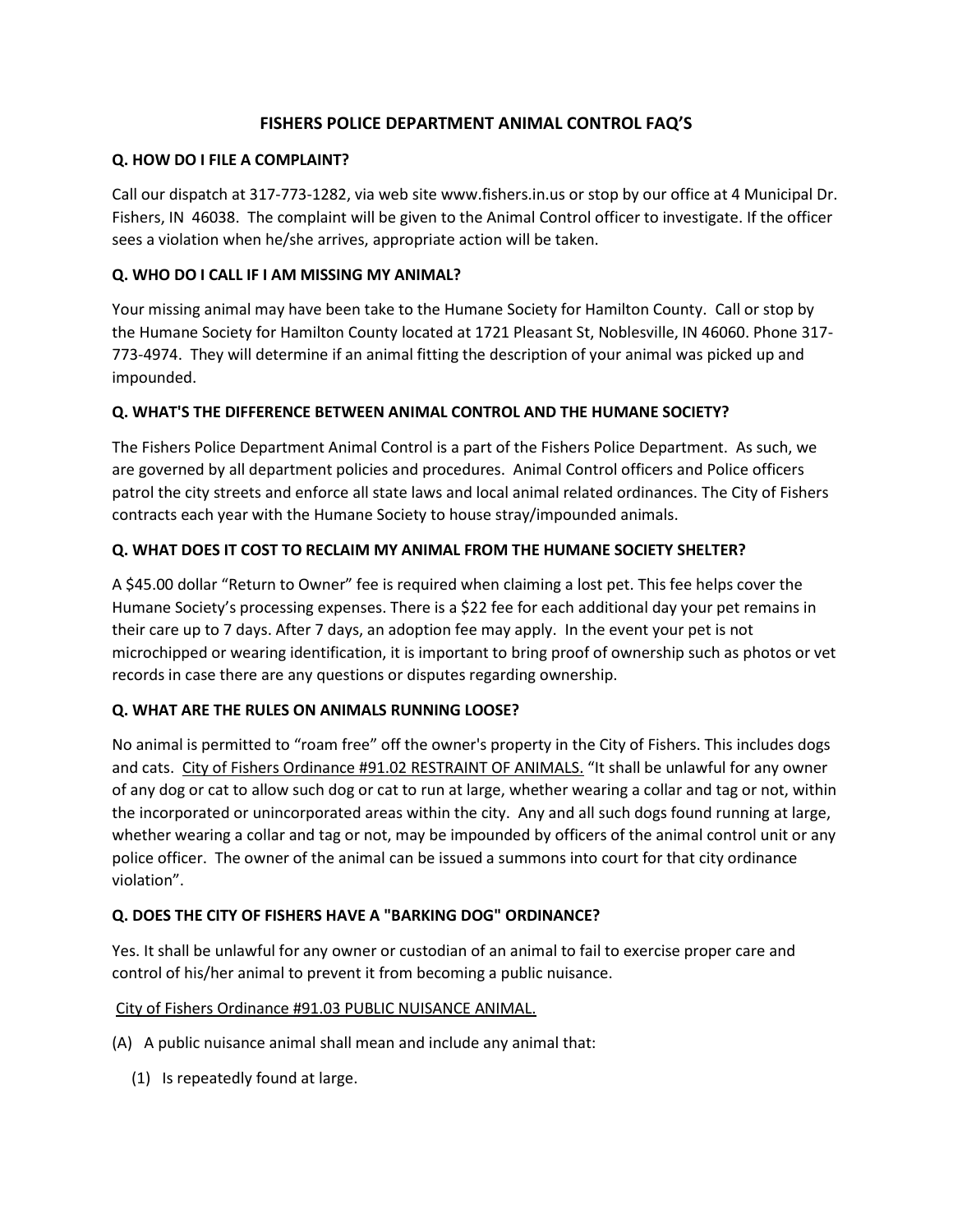(2) Damages the property of anyone other than the owner.

- (3) Is vicious.
- (4) Attacks without provocation.

 (5) Excessively makes disturbing noises, including but not limited to, continued and repeated howling, barking, whining, or other utterances causing unreasonable disturbance or discomfort to neighbors or others in close proximity to the premises where the animal is kept.

 (6) Creates unsanitary conditions or offensive and objectionable odors in enclosures or surroundings and thereby creates unreasonable disturbance or discomfort to neighbors or others in close proximity to the premises where the animal is kept.

(7) Is not being kept in conformity with city zoning ordinances.

 (8) Any such public nuisance animal may be impounded, and the owner charged for a violation of this chapter. The city's zoning requirements are found in Title XV of the city's Code of Ordinances.

### **Q. A DOG HAS BITTEN ME - WHAT SHOULD I DO?**

First is to seek medical attention if injured.

All animal bites shall be reported to the Fishers Police Department by the person bitten and by the owner of the animal which has bitten someone. The person owning any animal reported to have bitten any person shall keep such animal isolated for a ten (10) day observation period.

## **Q. I FOUND A DOG OR CAT; CAN I JUST KEEP IT?**

### City of Fishers Ordinance #91.14 LOST OR STRAY ANIMALS.

A person finding a stray animal is to notify the Humane Society within 48 hours. At the discretion of the Humane Society, the animal may be kept by the finder and a found pet report left with the department, to enable the finder an opportunity to return the animal to its rightful owner. Upon demand by the Humane Society, any found animal will be surrendered and held for a minimum of seven days before a disposition is made. A person finding an animal is obligated to comply with all rules and regulations of this chapter pertaining to humane care and treatment of animals, while the animal is in custody awaiting return to its actual owner. With the exception of the Humane Society for the city, the finder will be considered the found animal's owner for the purpose of this section only after the animal is in the finder's custody for 30 continuous days.

### **Q. DOES THE CITY OF FISHERS HAVE A "POOPER-SCOOPER" ORDINANCE?**

### Yes. City of Fishers Ordinance #91.13 ANIMAL WASTE.

The owner of every animal shall be responsible for the removal of any feces deposited by his or her animal on public property, public walks, public parks, beaches, recreation areas or private property of others. Owners of service dogs may be exempted from this section.